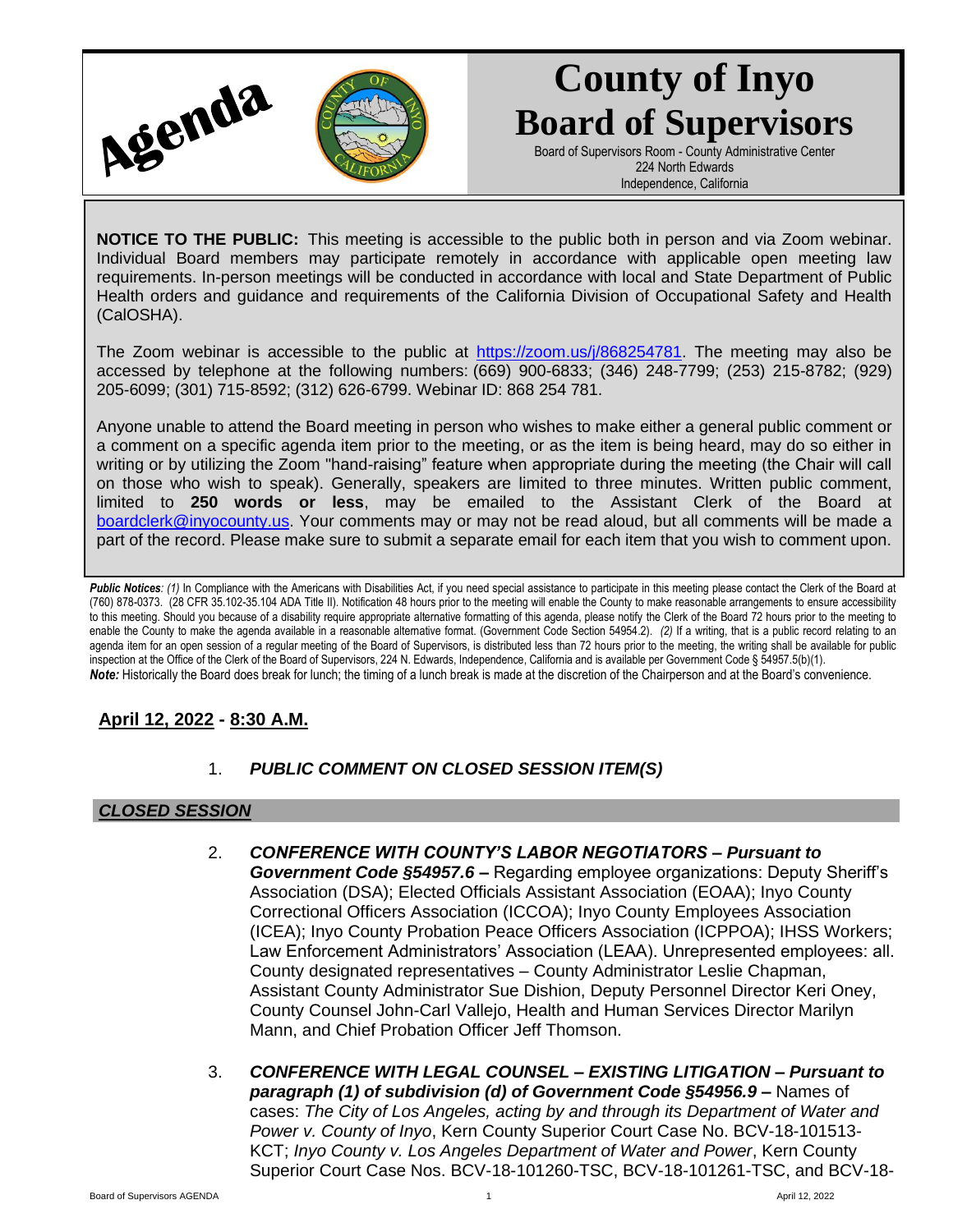101262-TSC.

**OPEN SESSION** (With the exception of timed items, all open-session items may be considered at any time and in any order during the meeting in the Board's discretion.)

#### **10 A.M.** 4. *PLEDGE OF ALLEGIANCE*

- 5. *REPORT ON CLOSED SESSION AS REQUIRED BY LAW*
- 6. *PROCLAMATIONS - Wild Iris -* Request Board approve proclamations declaring April 2022 as Child Abuse Prevention Month and Sexual Assault Awareness Month in Inyo County.
- 7. *PUBLIC COMMENT (Comments may be time-limited)*
- 8. *COUNTY DEPARTMENT REPORTS*
- 9. *INTRODUCTIONS -* The following new HHS employees will be introduced to the Board: Kristiana Kliks, Office Clerk; Susan Lutze, Program Services Assistant-Friendly Visitor; Castoria "Cassie" Navarro, Social Worker I; and Stephanie Rubio, Prevention Specialist.
- 10. *EMPLOYEE SERVICE RECOGNITION -* The Board will recognize employees who have reached service milestones during the 1st Quarter of 2022.

*CONSENT AGENDA* (Items that are considered routine and are approved in a single motion; approval recommended by the County Administrator)

- 11. **County Administrator - Information Services -** Request Board approve an amendment to the August 4, 2020 Board Order to eliminate the annual payment limit for the contract between Inyo County and Microsoft of Redmond, WA.
- 12. **Health & Human Services - Fiscal -** Request Board approve Amendment No. 3 to the Standard Agreement for Contract Number AP-2122-16 between the County of Inyo and the California Department of Aging, increasing the amount by \$182,275; extending the contract term for an additional two years, to June 30, 2023 for only the American Rescue Plan funding, State general funded Nutrition Augmentation Program and the State general funding for quarterly visits for the Ombudsman Program; revising Exihibits D (Special Terms) and E (Additional Provisions); and adding Exhibit G American Rescue Plan Funding, contingent upon the Board's approval of the Fiscal Year 2022-23 Budget, and authorize the HHS Director to sign.
- 13. **Planning Department -** Request Board re-appoint Kathi Hall and appoint Sheyanne Quilter and Matthew Royce to the Lone Pine Architectural Design Review Board, to serve in the "Lone Pine Chamber of Commerce," "Public," and "Qualified Licensed Architect" categories, respectively, pursuant to Section 18.69.020(B) (1), (4) & (5) of the Inyo County Code.
- 14. **Planning Department -** Request Board approve Amendment No. 1 to the contract between County of Inyo and Roux Associates, amending the term of the agreement to be July 1, 2021 through June 30, 2023 and the contract limit to a new not-toexceed limit of \$60,000, contingent upon the Board's adoption of the Fiscal Year 2022-2023 Budget, and authorize the Chairperson to sign, contingent upon appropriate signatures being obtained.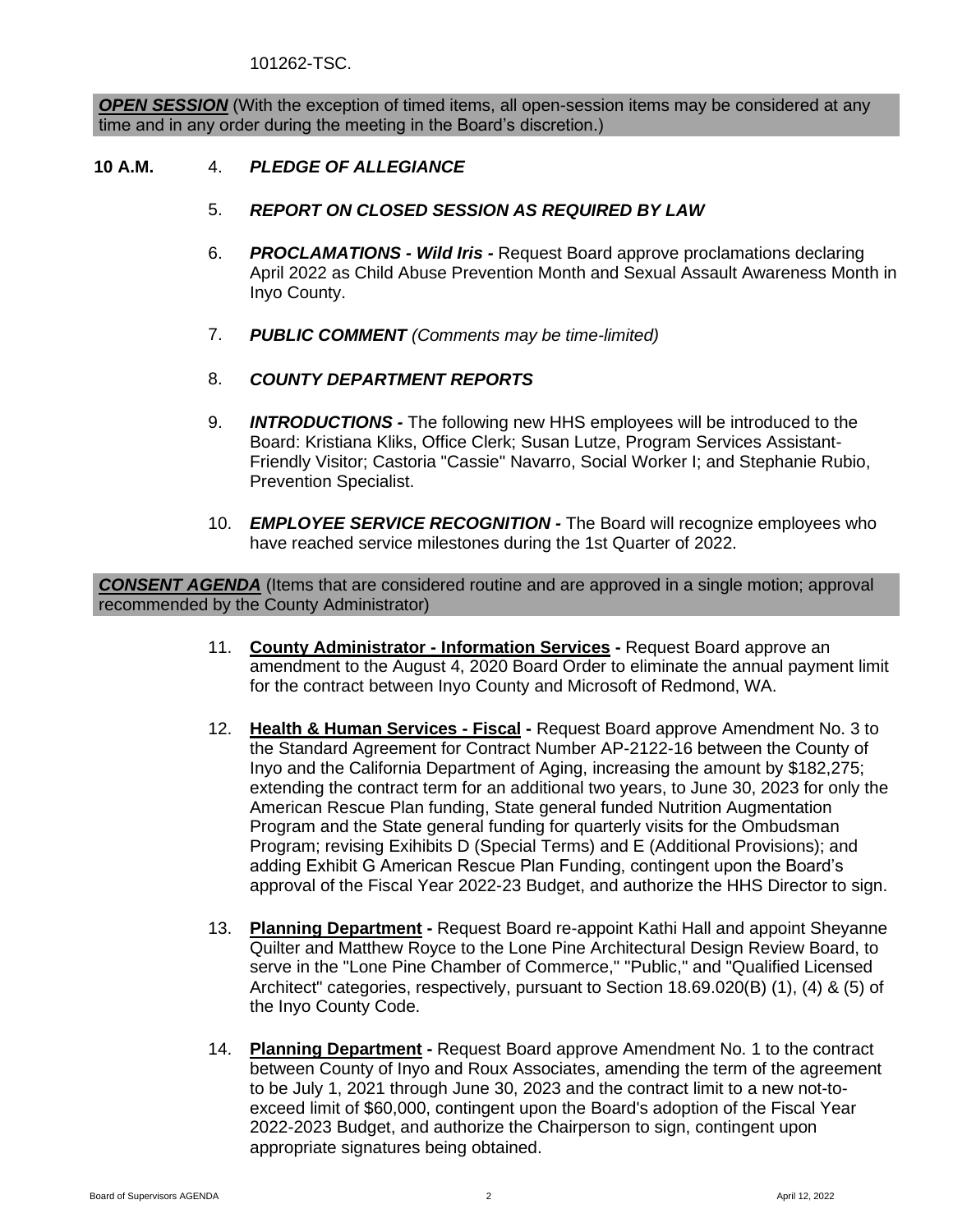- 15. **Public Works -** Request Board: A) declare Hi Desert Truck Driving School of Lancaster, CA a sole-source provider; and B) authorize a purchase order in an amount not to exceed \$15,300, including expenses already incurred this fiscal year, payable to Hi Desert Truck Driving School of Lancaster, CA, for current training services to obtain commercial vehicle licensing as well as obtaining the Tanker Endorsement.
- 16. **Public Works - Recycling & Waste Management -** Request Board: A) award the contract for the Lone Pine Solid Waste Solar Project to YouVee Solar LLC of Ridgecrest, CA as the successful bidder; B) approve the construction contract between the County of Inyo and YouVee Solar of Ridgecrest, CA in the amount of \$54,600, and authorize the Chairperson to sign, contingent upon all appropriate signatures being obtained; and C) authorize the Public Works Director to execute all other project contract documents, including contract change orders, to the extent permitted by Public Contract Code Section 20142 and other applicable laws.
- 17. **Water Department -** Request Board approve the Memorandum of Understanding between the County of Inyo and Sierra Nevada Alliance for the provision of two AmeriCorps members in an amount not to exceed \$9,500 per member for the period of April 16, 2022 through September 30, 2022, and authorize the Water Director to sign.

## **DEPARTMENTAL** (To be considered at the Board's convenience)

- 18. **County Counsel -** Request Board receive presentation on open meeting laws applicable to the Board of Supervisors.
- 19. **County Administrator - Museum -** Request Board: A) approve the deaccession of the "George E. Malcolm Jr. Lepidoptera Collection" from the Eastern California Museum permanent collections; and B) approve the transfer and permanent gift of the "George E. Malcolm Jr. Lepidoptera Collection" to the Natural History Museum of Los Angeles County from the Eastern California Museum.
- 20. **County Administrator -** Request Board approve a Memorandum of Understanding forming the Eastern Sierra Rural Jobs Accelerator Partnership for the purpose of organizing key community and regional stakeholders into a working group that focuses on the shared goals and needs of the emerging Climate Innovations Industry Cluster, contingent upon the award of a Rural Innovations Stronger Economy (RISE) grant through the United States Department of Agriculture (USDA), and authorize the County Administrative Officer to sign.
- 21. **Health & Human Services - Behavioral Health -** Request Board amend the Authorized Strength in Behavioral Health by deleting two (2) A-Par Residential Caregiver I-III positions and adding one (1) B-Par Residential Caregiver I-III position.
- 22. **Water Department -** Request Board provide direction to the Owens Valley Groundwater Authority representatives in advance of the Owens Valley Groundwater Authority meeting scheduled for April 14, 2022.
- 23. **County Administrator - Information Services -** Request Board hear an update from Information Services Director Scott Armstrong on Inyo County's Broadband Task Force activities to date.
- 24. **Clerk of the Board -** Request Board approve the minutes of the regular Board of Supervisors meeting of April 5, 2022.